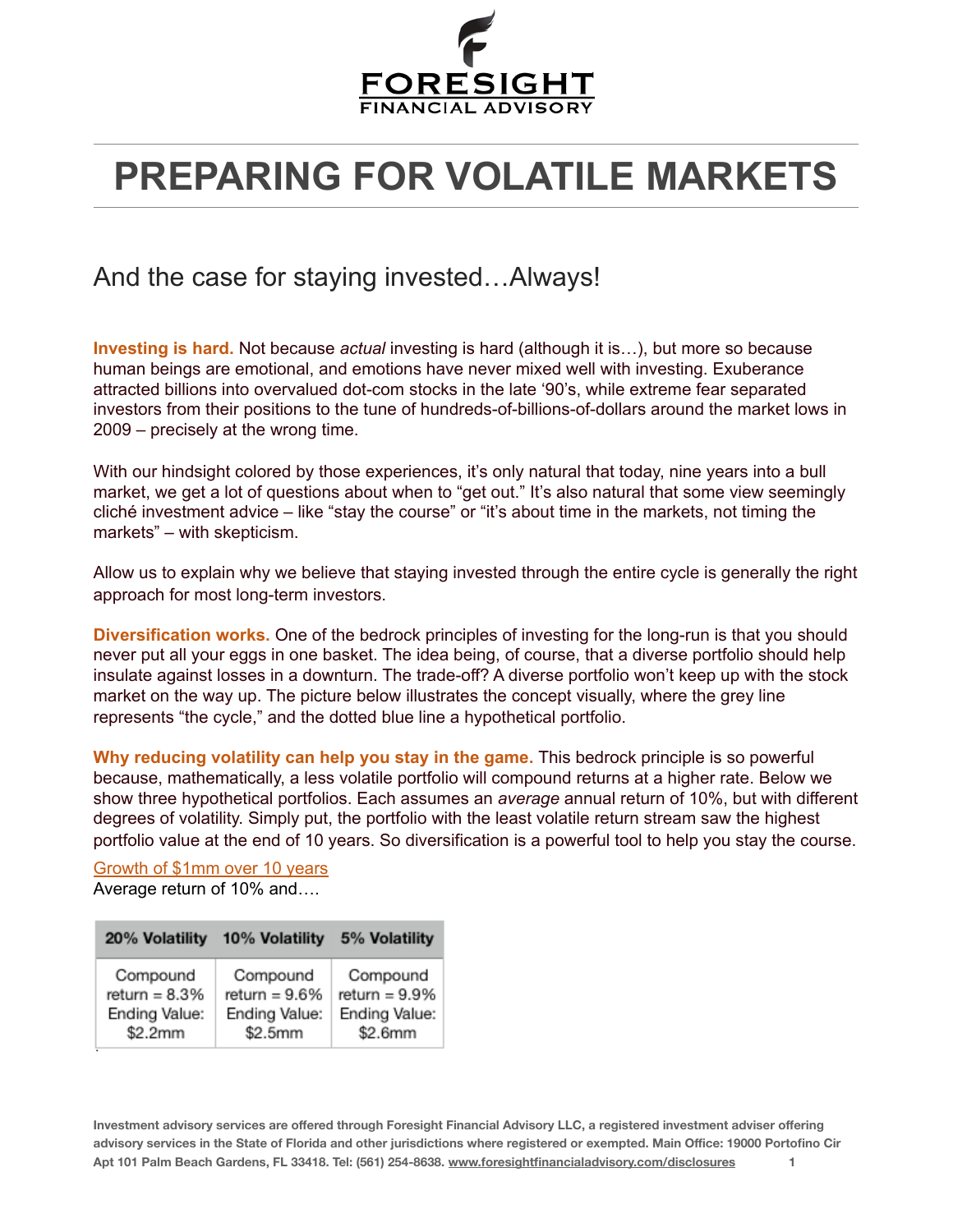**Investors are bad at timing the market.** Imagine you're in stop-and-go traffic. Your lane isn't moving, so you move to the left lane. As soon as you make your move, that lane grinds to a halt and your old lane starts moving again. Pretty irritating.

DALBAR, a leading industry research firm, studied aggregate mutual fund flows and the timing of those flows, and found that investors behave in exactly the same way. Based on their study of flows, DALBAR was able to approximate the return achieved by the "average investor." Despite strong overall capital market returns over time, investment flows achieved an inferior 1.9% annualized return for the last 20 yrs ending in 12/31/2018, as compared to 5.6% from the S&P 500. Unsurprisingly, DALBAR attributes most of this gap to bad timing and human behavior. **Sometimes the best way to get ahead is to just stay in your lane.**

**How bad can market timing be?** Really bad. The chart below shows what might happen if you were to miss some of the *single best days* in the market (I know what you're thinking: "Miss the ten best days? Yeah right… that would never happen. The analysis is way too hypothetical."). But consider this: in the last 20 years, **6 of the 10** *best days* **occurred** *within two weeks of the 10 worst days***.**  So next time volatility rears its ugly head and has you second guessing your strategy, think twice about getting out; there could be a 6 in 10 chance you'll miss one of the best days.



## **20yr annualized returns of \$10k in the S&P 500 (1999-2018)**

Source: Data from Bloomberg. Returns are based on the S&P 500 Total Return index, an unmanaged, capitalization-weighted index that measures the performance of 500 large capitalization domestic stocks representing all major industries. Indices do not include fees or operating expenses and are not available for actual investment. The hypothetical performance calculations are shown for illustrative purposes only and not meant to be representative of actual results while investing over the time periods shown. The hypothetical performance calculations are shown gross of fees. If fees were included, returns would be lower. An individual cannot invest directly in an index. Past performance is not indicative of future returns. Data as of December 31,2018.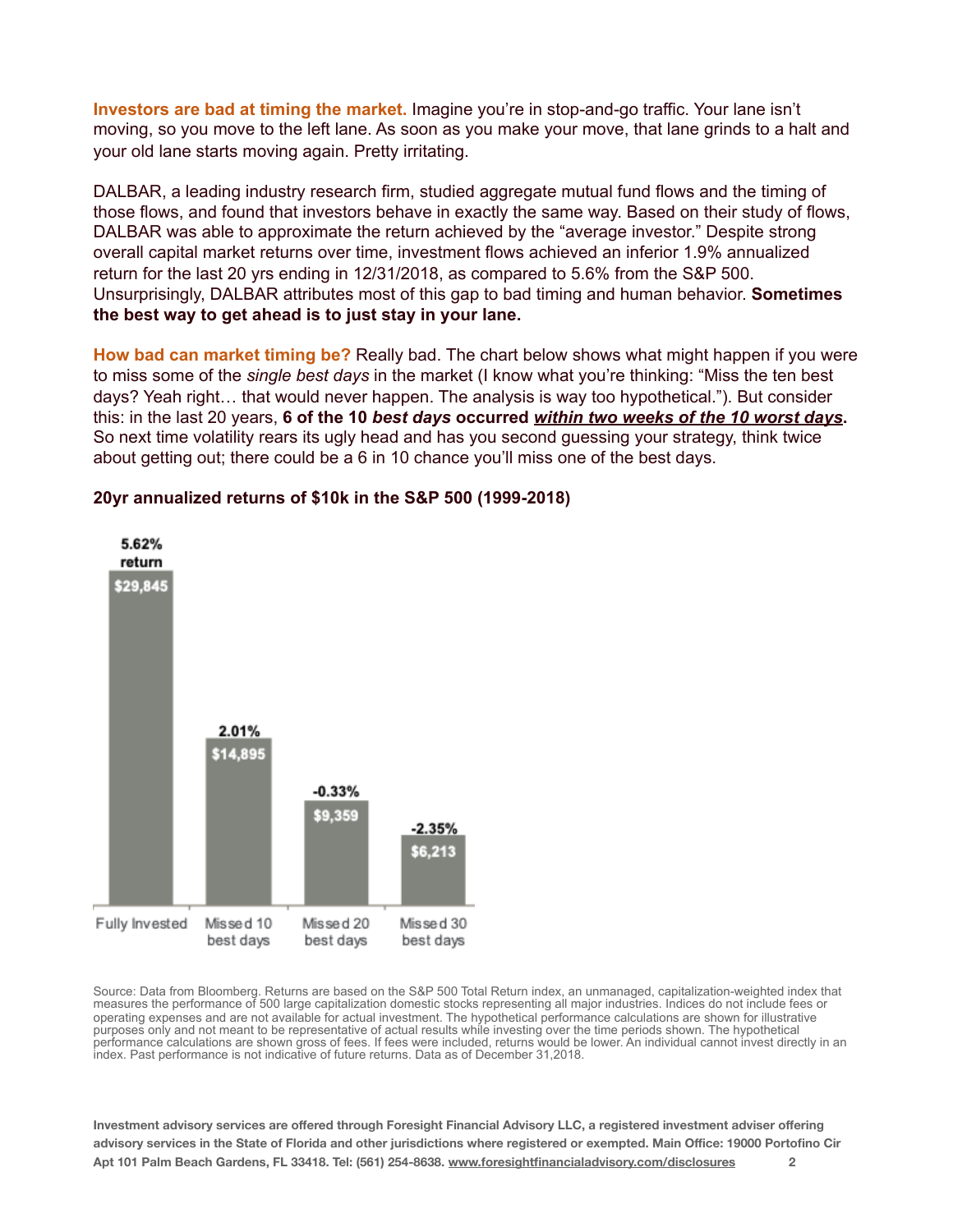**It's always something.** Investors should also remember that there is always something to worry about. Some years, it's trade wars, other years real wars, or rising rates, politics, the length of the cycle, potential pandemics. Since 1998, an investment in the S&P 500 would have doubled in value (almost twice!), despite a series of worries that kept too many investors sidelined.

| Year | <b>Event</b>                                             |
|------|----------------------------------------------------------|
| 1999 | Y <sub>2</sub> K                                         |
| 2000 | Tech wreck; bubble bursts                                |
| 2001 | September 11                                             |
| 2002 | Dot-com bubble: market loses -49%                        |
| 2003 | War on Terror - US invades Iraq                          |
| 2004 | Tsunami kills 225,000+ in southeast Asia                 |
| 2005 | Hurricane Katrina                                        |
| 2006 | Not a bad year, but Pluto was demoted from planet status |
| 2007 | Sub-prime blows up                                       |
| 2008 | Global Financial Crisis; bank failures                   |
| 2009 | Cont': market loses -56%                                 |
| 2010 | Flash crash; BP oil spill, QE1 ends                      |
| 2011 | S&P downgrades US debt; 50% write-down of Greek debt     |
| 2012 | 2nd Greek bailout; existential threat to Euro            |
| 2013 | <b>Taper Tantrum</b>                                     |
| 2014 | Ebola epidemic; Russian annexes Crimea                   |
| 2015 | China FX devaluation                                     |
| 2016 | Brexit vote; US election                                 |
| 2017 | Fed rate hikes; North Korea tensions                     |
| 2018 | Trade tensions; -20% market selloff to end the year      |
| 2019 | US/China trade tensions escalate                         |
| 2020 | Coronavirus                                              |

**I'm just afraid of investing at the top.** We get that. Allow us to illustrate a really bad scenario to make a point. Imagine you just sold your business for a cool \$1,000,000. Congratulations! The date is October 9, 2007 and you have no idea that today is going to be the last good day before the Global Financial Crisis kicks in. You invest the entire sum in one of the large S&P 500 ETFs'. The market proceeds to plummet **-56%** until its eventual bottom in March of 2009. **How much is your original \$1,000,000 investment worth at the end of 2019, assuming you stayed invested?** How does roughly \$2.64million sound?